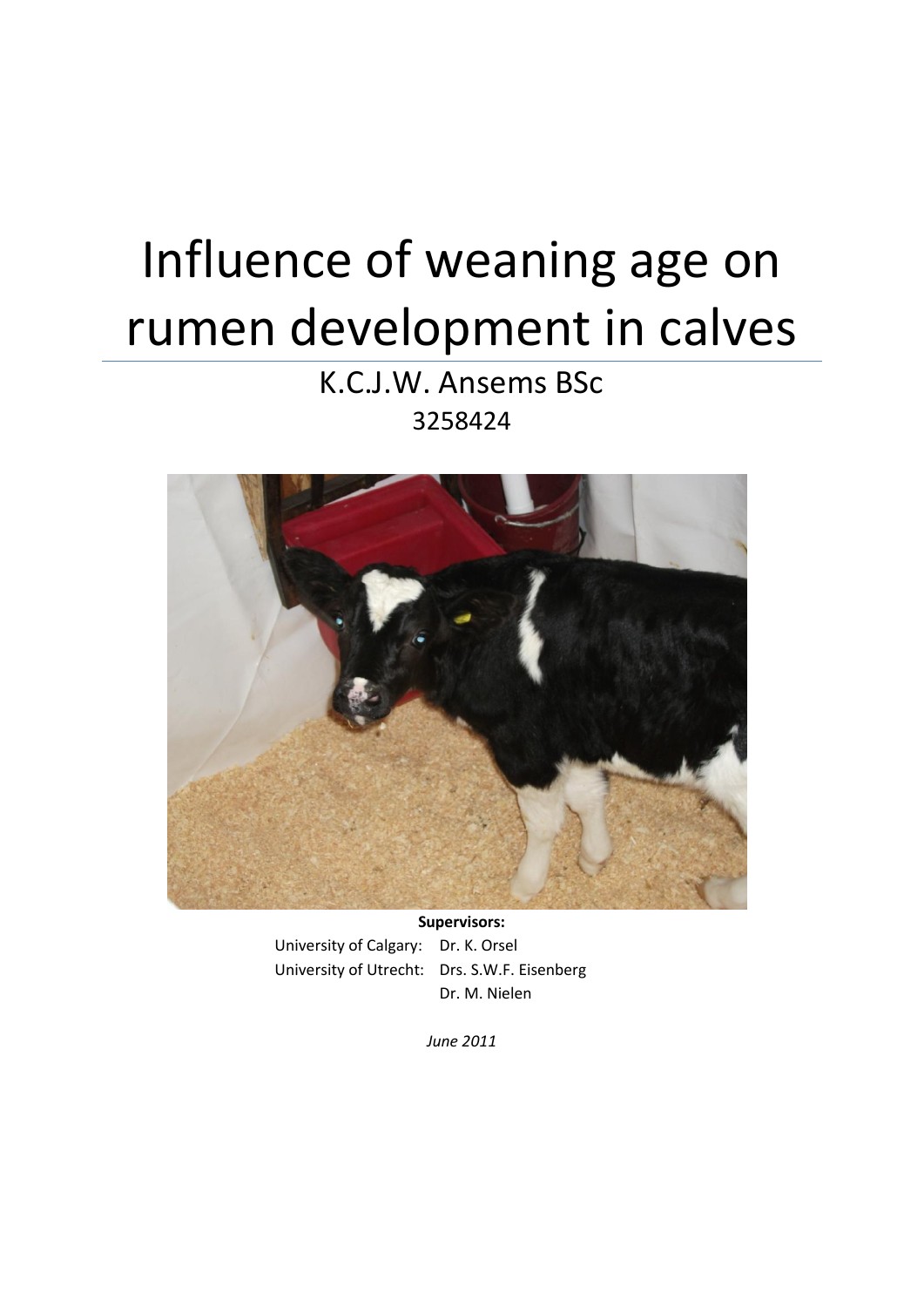<span id="page-1-0"></span>

| <b>Table of Contents</b> |  |
|--------------------------|--|
|                          |  |
|                          |  |
|                          |  |
|                          |  |
|                          |  |
|                          |  |
|                          |  |
|                          |  |
|                          |  |
|                          |  |
|                          |  |
|                          |  |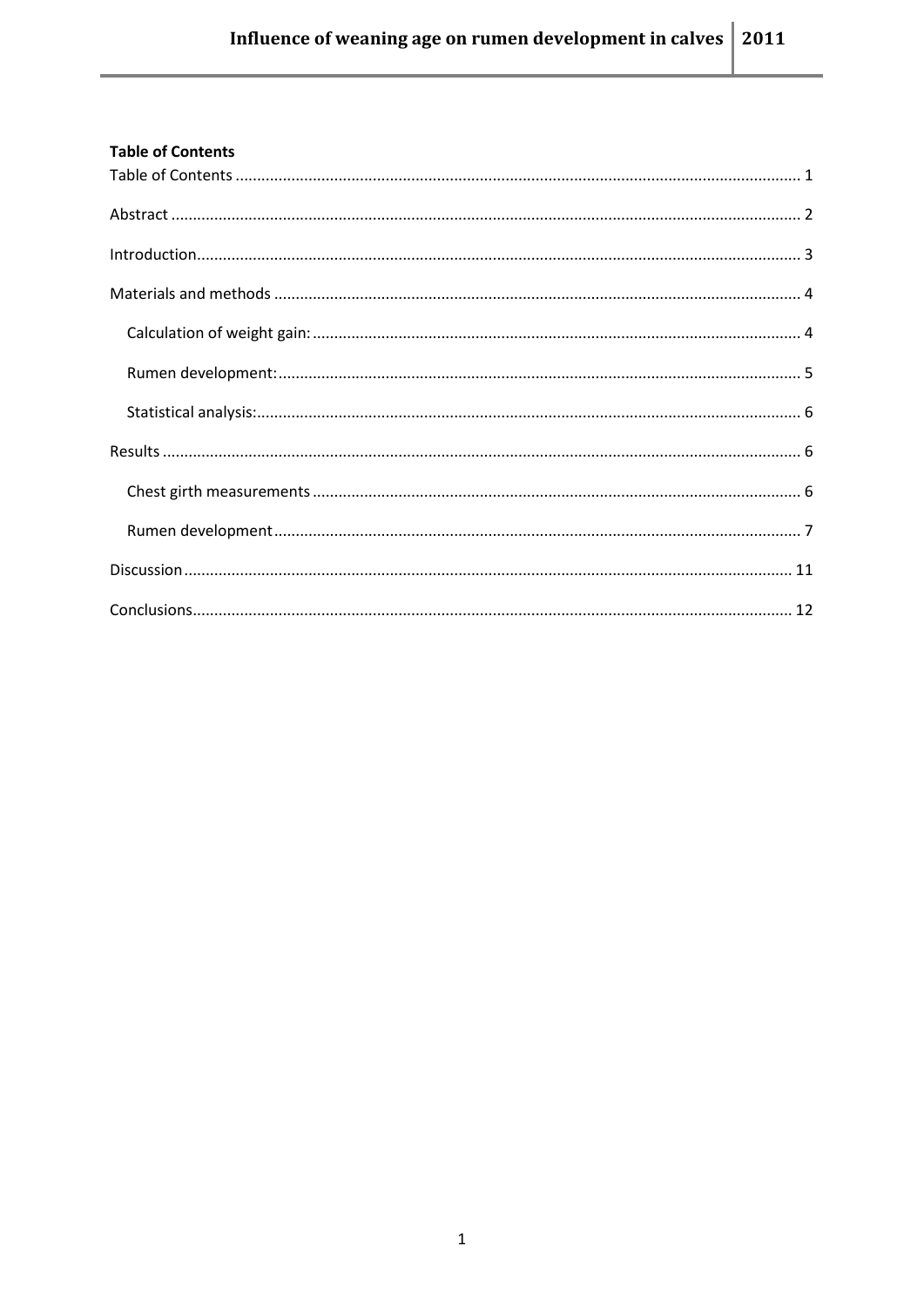## <span id="page-2-0"></span>**Abstract**

A neonatal calf is a pre-ruminant animal. The milk will bypass the rumen, reticulum and omasum by way of the reticular and omasal grooves and enters the abomasum. The development of the rumen is related to the diet of the calves. The intake of hay and concentrate is essential for the calf to become a functional ruminant. Early consumption of hay and concentrate is essential for successful early weaning. There are different weaning protocols that can be used, and every protocol has its own weaning age. The aim of this study was 1) to determine the effect of weaning age on rumen development and 2) try to relate it with the growth of the calves by using the chest girth.

18 Holstein calves were used in this experiment. All calves were weaned at 64 days of age. Twice a week the chest girth was measured and reported in the personal records of the calves. Three to five weeks after weaning the calves were euthanized and rumen development was assessed in 9 rumen areas by measuring the length and density per square centimeter of the rumen papillae.

Weaning at 9 weeks of age has a negative impact on rumen development compared with weaning at 12 weeks of age. But there was no correlation found between the length and density of the papillae and the weight of the calves. So weaning at 9 weeks instead of 12 weeks has no influence on the growth of the calves.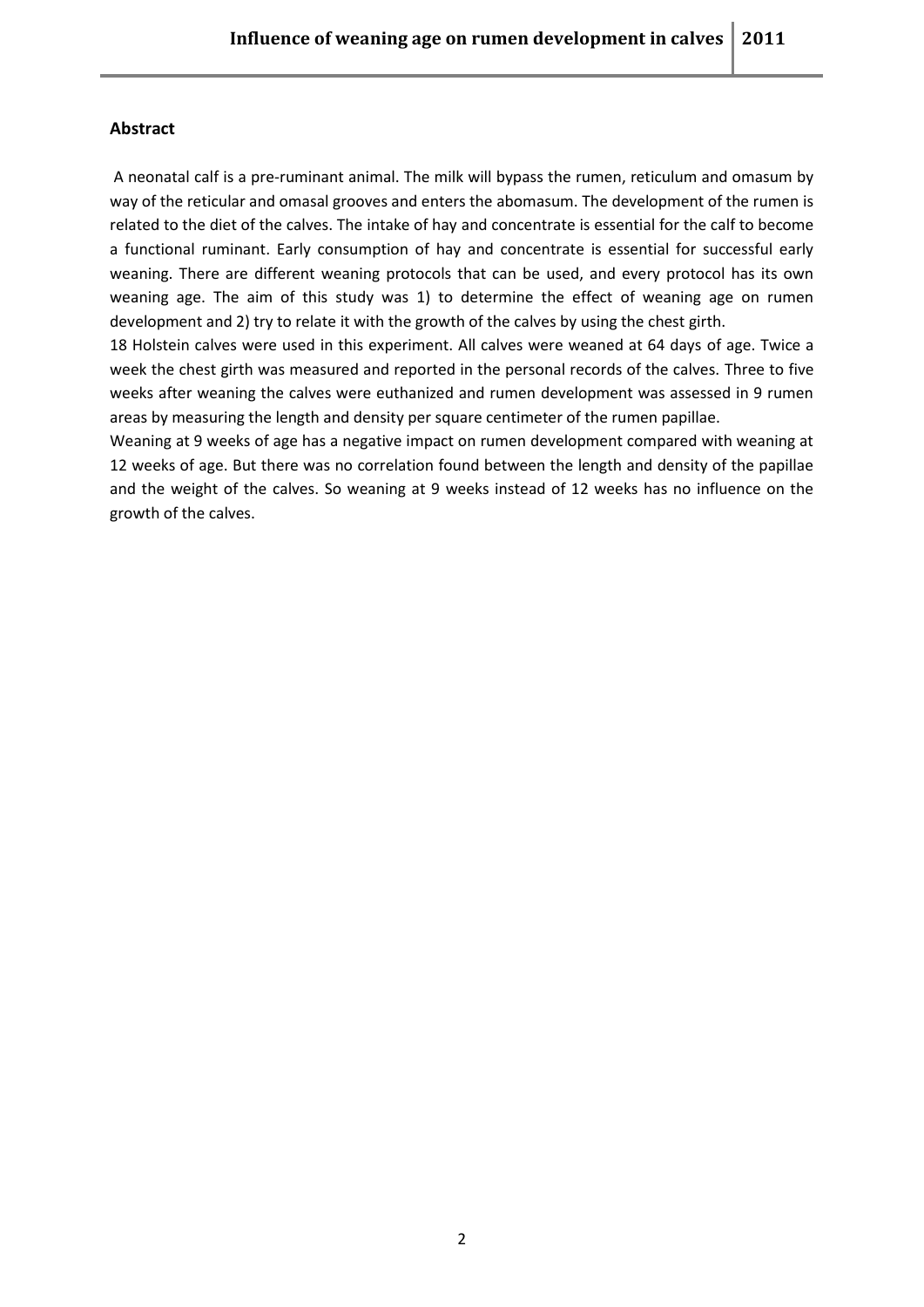#### <span id="page-3-0"></span>**Introduction**

A new-born calf is a pre-ruminant animal; the rumen of the neonatal calf occupies about 20% of the volume of the whole stomach (Sato et al., 2010). In dairy farming calves are separated from the cow within 24 hours of birth and fed restricted quantities of milk until weaning (Jasper and Weary, 2002). In these first weeks of life, the milk bypasses the rumen, reticulum and omasum. In this period the rumen, reticulum and omasum have no role in digestion. The milk will enter the abomasum by way of the reticular and omasal grooves (McGeady et al., 2006).

The development of the rumen is related to the diet of the calves. The intake of hay and concentrate is essential for the calf to become a functional ruminant. Because rumen development occurs primarily in response to the presence and subsequent fermentation of feed in the rumen, and because most milk bypasses the rumen, early consumption of hay and concentrate is essential for successful early weaning (Klein et al., 1987). Therefore a good weaning strategy is necessary, so when to start with hay and concentrate, and when to stop with the milk. The development of the rumen is completed by 14 to 16 weeks of age. The size is not fixated because an increase intake of hay and concentrate will result in a bigger rumen.

There are several weaning methods, for example concentrate-dependent weaning or conventional weaning (Roth et al., 2009). The goal of all weaning methods is to transform the calf from a preruminant animal to a functional ruminant as quickly as possible but without health problems.

The period of weaning is a critical period regarding to disease problems in calves, like diarrhea and respiratory diseases, due to the abruptness of dietary change especially if dry matter intake is inadequate prior to weaning (Roth et al., 2009; Van Ackeren et al., 2010). And it is known that diseases have a negative impact on the welfare and development of young animals, but it also has a direct economic impact on the farming enterprise as they are likely to result in higher calf morbidity and lower growth rates (Lundborg et al., 2005). So it is important to have a good weaning strategy to reduce the disease problems during weaning.

When the calf consumes concentrate the rumen papillae will grow in size by the influence of starch that is converted by microorganisms to the volatile fatty acid (VFA) butyrate, which shifts the rumen into a light acid condition (Sato et al., 2010). The microorganisms in the rumen also start to develop and multiply so they can produce energy in form of the VFA acetate, propionate and butyrate. Volatile fatty acids, and especially butyrate are known to stimulate the papillae development, accelerates rumen motility and muscle development (Anderson et al., 1987; Kristensen et al., 2007). So the length of the papillae and the density of papillae per square centimeter are good parameters to evaluate the development of the rumen.

The rumen and reticulum are one big fermentation compartment together. An important part of nutrition of the cow is being severed by microbial fermentation in the rumen and reticulum. This is especially important for cellulose, the chief substance in the cell walls of plants, which cannot be digested in the intestine of mammals (Dyce and Wensing, 1983).

VFA are a good source of energy for the cow. If the rumen developed well and will be able to produce VFA from roughage and concentrate, the energy can be used for the development of other organs and systems in the calf, for example the immune system. So it is important that the rumen is well developed at the moment of weaning. A rumen is well developed if the amount of papillae and the size of the papillae are greatly increased so the total absorption surface is extended and more nutrients can be absorbed.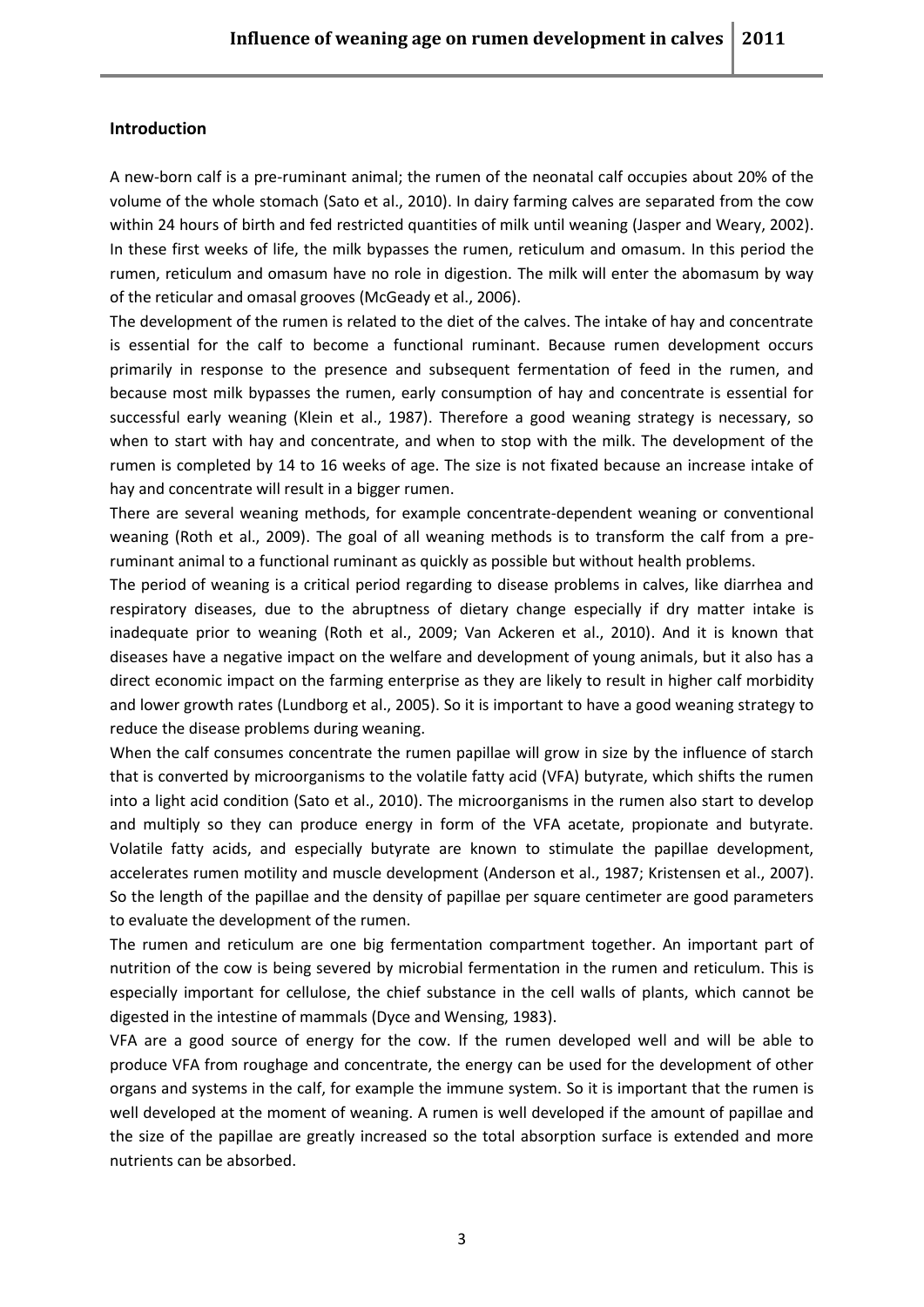The objectives of this study were to determine the effect of weaning age on rumen development and try to relate it with the growth of the calves by using the chest girth. So if chest girth is a predictor for rumen development and also if chest girth is a predictor of weight in calves.

# <span id="page-4-0"></span>**Materials and methods**

# *Animals and housing:*

The experiment was performed between January and May 2011 at an experimental barn used by University of Calgary. 18 Holstein calves were collected from farms around Calgary from January till the  $10<sup>th</sup>$  of February when the last calf was collected. Among the 18 calves there was one heifer and 17 bull calves. The calves were used for Mycobacterium avium spp paratuberculosis research and as a consequence all calves were housed individually in pens with the entrances facing away from each other. Thus there was no visual contact in the beginning. The pens were supplied with saw-dust bedding. At day 0 (day of arrival at the barn) the calves were fed 2L of colostrum at arrival at the barn (or on the road if the trip back is more than 2hours). In total the calf received 6L of colostrum in 6 hours. The calves were fed milk replacer according to a calf feeding schedule (see table 1).Hay and water were available ad libitum. In the morning they also get a 150gram of concentrate. When the calves get weaned at day 64 they also get a 150gram of concentrate in the evening. Every morning the health status of every calf was evaluated and reported at their personal record and if necessary a treatment was started and also reported. This animal experiment was approved by the Canadian animal care committee.

| Day          | 7am                        | 12pm                      | 5pm                       |
|--------------|----------------------------|---------------------------|---------------------------|
| $\mathbf{0}$ | 6L of colostrum in 6 hours |                           |                           |
| $1 - 3$      | 225g powder + 1,5 L water  | 225g powder + 1,5 L water | 225g powder + 1,5 L water |
| $4 - 14$     | 300g powder + 2L water     | 300g powder + 2L water    | 300g powder + 2L water    |
| 15-55        | 450g powder + 3L water     |                           | 450g powder + 3L water    |
| 56-63        | 200g powder + 3L water     |                           | 200g powder + 3L water    |
| 64           | Weaned                     |                           |                           |

**Table 1.** Calf feeding schedule

## <span id="page-4-1"></span>*Calculation of weight gain:*

We started to measure the circumference of chest twice a week. It was done with a simple measuring tape. The size was reported in centimeters and was also linked to the age of the calf (in days). A graphic drawing could be made for every calf with the size of the chest girth in cm at the Yaxis and the age in days at the X-axis. So a growth curve was made in the graphic. At the first week of weaning an extra measurement was done because that is a sensitive period (growth retarding) for the calves and they can lose some weight. Afterwards the centimeters were converted to kilograms of body weight using a Dutch validated body weight tape measure, to be able to report the weight gain.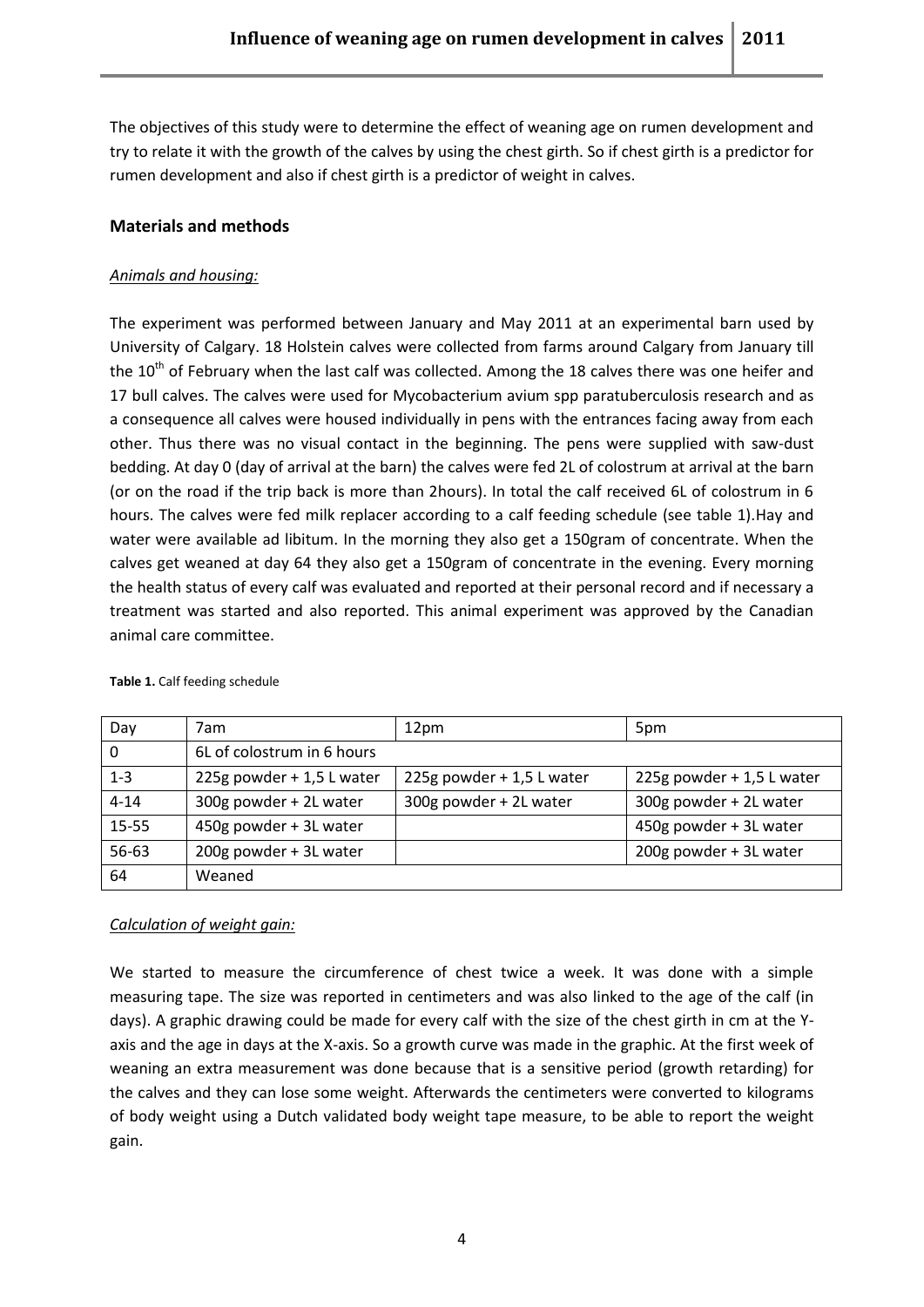## <span id="page-5-0"></span>*Rumen development:*

All 18 calves were transported alive to the pathology department of the faculty of veterinary medicine of the University of Calgary with an age varied between 86 till 100 days. When they arrived at the faculty the calves were euthanized with euthanyl forte® intravenous injection and full body weight was recorded immediately after euthanized. After the calf is euthanized the rumen, reticulum, omasum and abomasum were removed at necropsy. Then the abomasum and omasum were removed from the rumen and reticulum. The weight of the rumen and reticulum with the contents was estimated with a scale of 0,5 kg. After that the rumen was placed on its left side with the esophageal groove facing away. For rumen sampling the method of Roth et al. (2009) was applied; a first incision was made at the end of the esophagus along the center of the reticulum to the reticulo-omasal orifice. The incision was preceded to the end of the dorsal blind sac over the dorsal sac. The caudal end of the ventral sac was the start of the second incision. The incision started at the ventral center line of the ventral sac and was preceded to the middle of the reticulum. The ventral blind sac was kept intact. The rumen was opened, emptied and flushed. The weight of the emptied and rinsed rumen was estimated again before the tissue sampling started.

From each of the 9 areas (see table 2 and figure 1) four 1  $\text{cm}^2$  tissue samples were taken. The samples were fixed on Styrofoam with pins to prevent the muscular layer of the rumen to bend. For good tissue fixation samples were put upside down in 10% neutral buffered formaldehyde solution. The tissue samples are used to measure the papillae length (PL) and papillae per square centimeter (PSC). For all samples, the 4 longest papillae were used to measure the length, resulting in 9 times 16 length observations per area. For all samples, also one square centimeter was used to count the number of papillae, resulting in 9 times 4 observations per area.

The measurements were done by using a Leica MZ 7.5 Microscope with a 0.63x magnification and an Infinity 1 camera connected to the microscope. So the samples could be analyzed with the Infinity Analyze software.

| Area no.       | Rumen area               | Exact position of sampling within area                     |
|----------------|--------------------------|------------------------------------------------------------|
|                | Dorsal blind sac, right  | One finger space of the pila coronaria dorsalis            |
| $\overline{2}$ | Dorsal blind sac, left   | One finger space of the pila coronaria dorsalis            |
| $\overline{3}$ | Dorsal sac, right        | Two fingers space to the pila accesoria sinister           |
| 4              | Dorsal sac, left         | Two fingers space to the pila accesoria dexter             |
| -5             | Ventral sac, right       | Middle of the right side                                   |
| 6              | Ventral sac, left        | Middle of the left side                                    |
| $\overline{7}$ | Ventral blind sac, right | Middle of the right side                                   |
| 8              | Ventral blind sac, left  | Middle of the left side                                    |
| q              | Dorsal sac, middle       | Middle of the connecting line of the left and right sample |
|                |                          |                                                            |

**Table 2.** Areas of tissue sampling in rumen (Roth et al., 2009)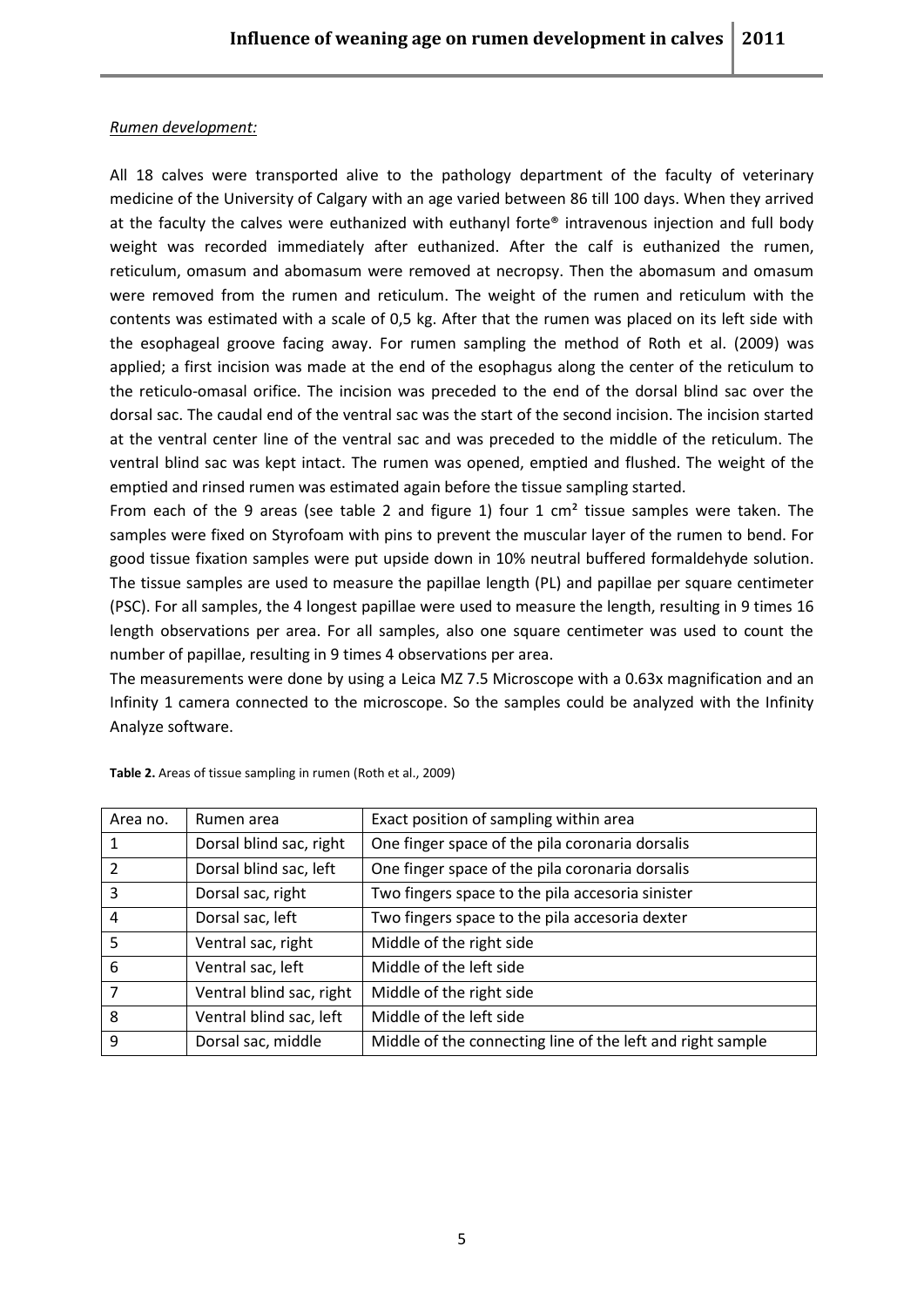#### **Figure 1.** The 9 areas of rumen sampling



#### <span id="page-6-0"></span>*Statistical analysis:*

To evaluate if there was a correlation between growth and age, the chest girth and age in days were used. The weight of the empty rumen was used to determine if there was a correlation with the body weight of the calf. Further the length of the papillae and density per cm<sup>2</sup> were used to analyze if there was a correlation with the weight.

To analyze if the weaning age has an influence on rumen development a Box-and-Whisker plot was made with the length of all 18 calves together per area to compare the results of this experiment with the results of the article of Roth et al. (2009). To determine if there is a significant different between weaning at 9 weeks of age or at 12 weeks of age a one-sample T-test was done.

#### <span id="page-6-1"></span>**Results**

#### <span id="page-6-2"></span>*Chest girth measurements*

Figure 2 shows that there is a linear correlation between the size of the chest and the age of the calf. The older the calf is the bigger the chest girth is. The correlations between the chest girths and age of the calves were between 0,8355 and 0,9891.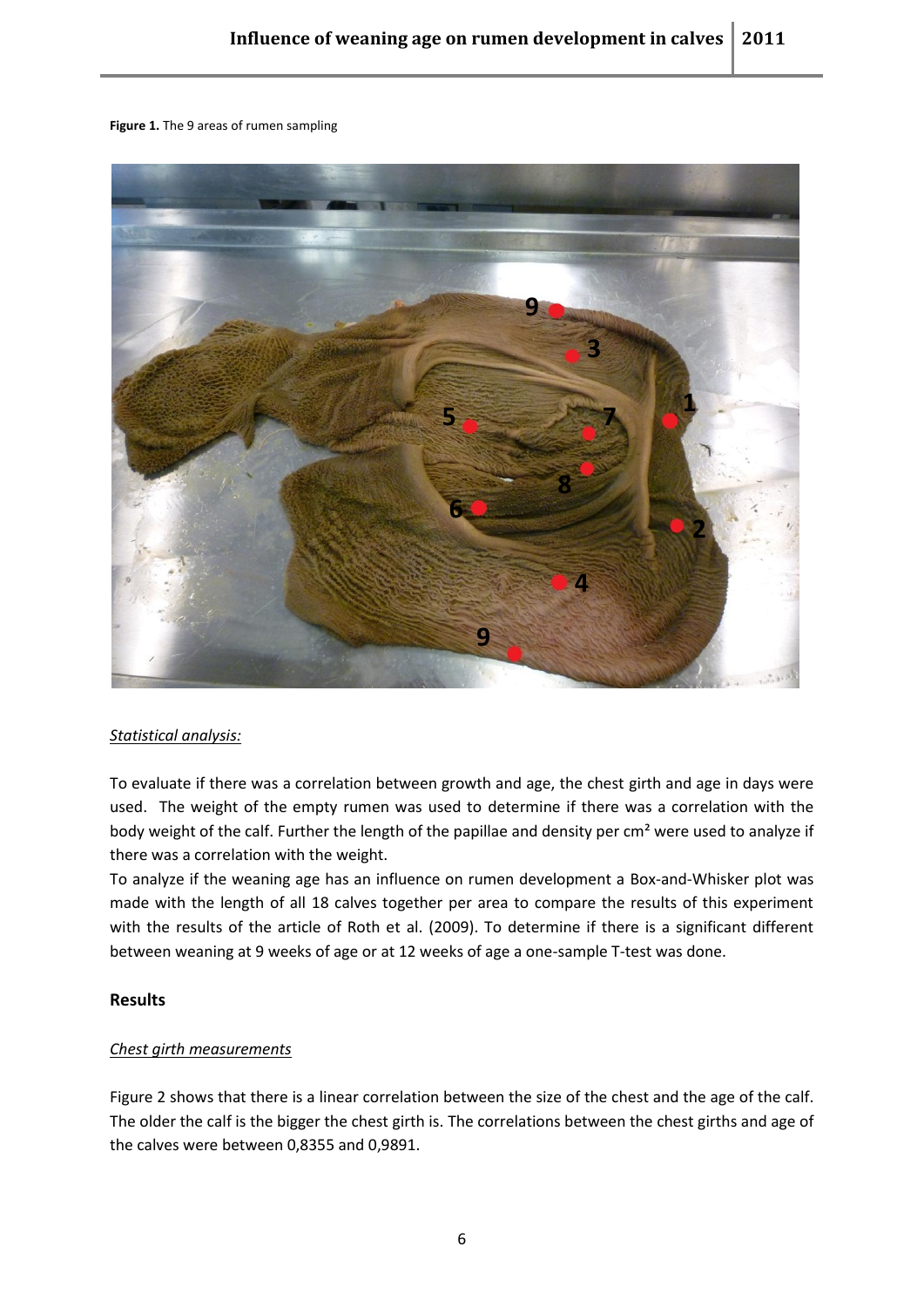

**Figure 2**. Relation between age and chest girth here for example from calf #44.

To analyze if the chest girth is a good predictor for body weight, figure 3 was created. This figure shows the moderate correlation ( $r^2$ = 0,6307) between chest girth estimation right before euthanasia, and body weight according the scale of the euthanized animal.



**Figure 3.** Relation between weight according to body weight tape measure and weight at pathology (n=18)

#### <span id="page-7-0"></span>*Rumen development*

The age of the calves varied between 86 and 100 days at the moment of arrival at the pathology department resulting in a time span of 22 till 36 days after weaning. Figure 4 shows that there is a low correlation ( $r^2$ = 0,3317) between the age of the calf at euthanizing and the weight of the calf. This means that we had calves that were euthanized at 34 days after weaning and a difference of 7 kg of body weight. So the difference in age at euthanizing has no influence on the body weight of the calves in this trail.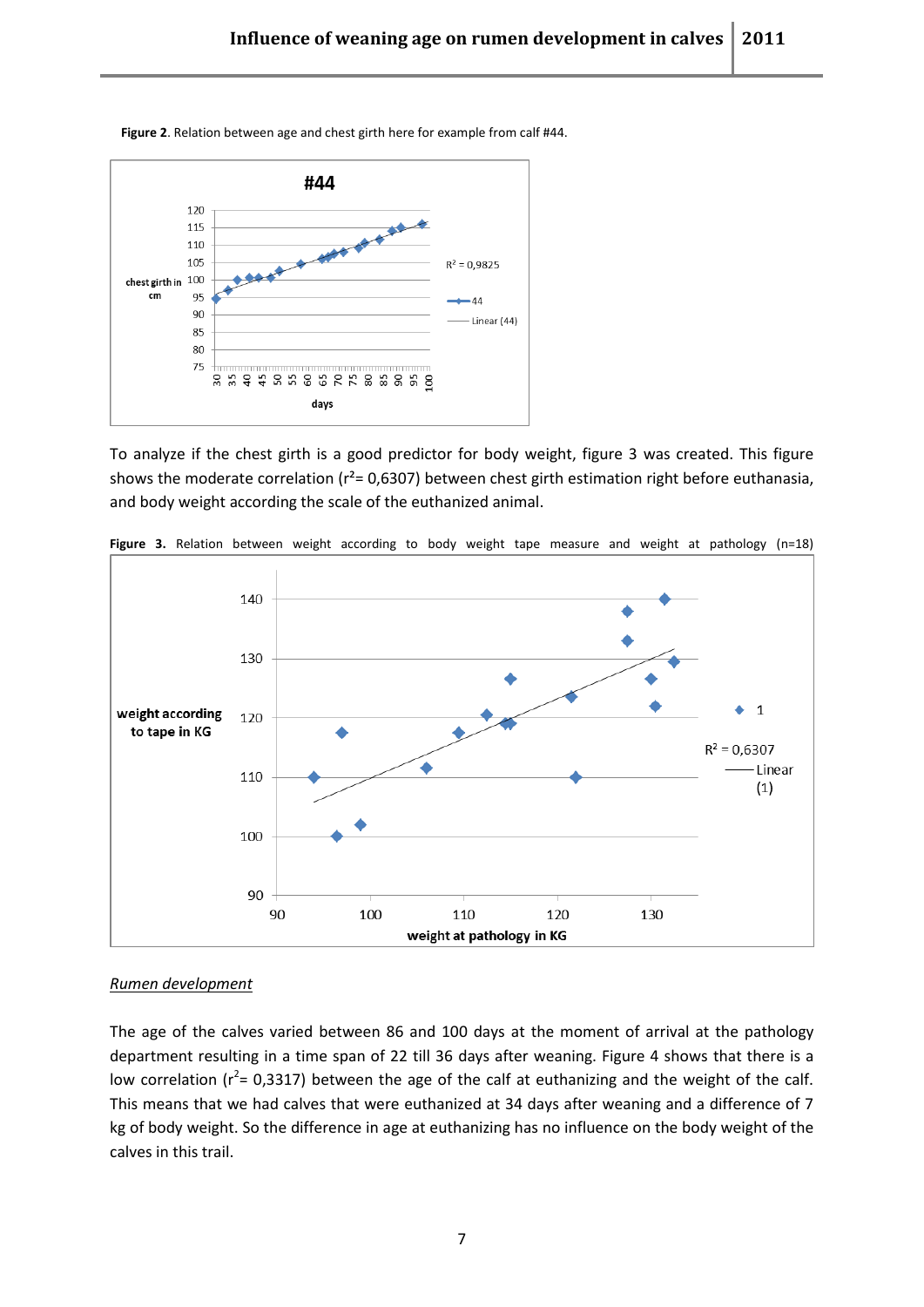

There was a low correlation ( $r^2$ =0,3757) between the weight of the empty rumen and the body weight of the calf. Figure 5 shows that the weight of the calf is not well related with the weight of the rumen.



**Figure 5.** Relation between weight of empty rumen and weight at pathology, two times point (115 ; 2,5) (n=18)

In none of the nine areas a good correlation was found between the density of papillae per square centimeter and the weight of the calves. See figure 6. The correlations were between 0,0005 and 0,1906.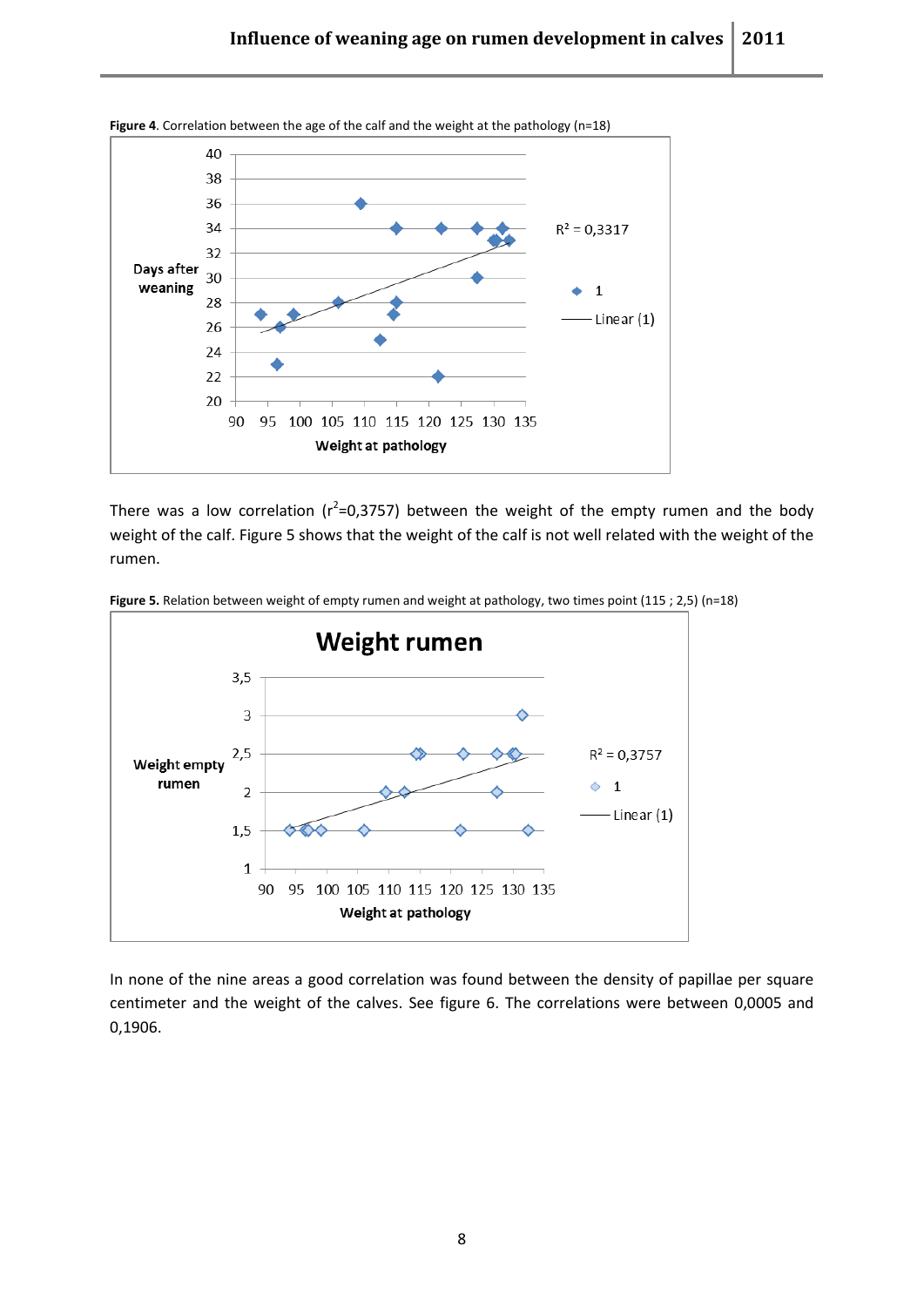

**Figure 6** . The relation between the density per cm<sup>2</sup> and the weight of the calf as an illustration in area 4 (n=18)

Table 3 shows the results of the density per square centimeter.

**Table 3.** Density per square centimeter of all 18 calves merged per area, 4 measurements per calf per area (n=4x18)

| Area           | Mean  | Standard deviation | Median |
|----------------|-------|--------------------|--------|
| 1              | 62,85 | 11,73              | 60,375 |
| 2              | 61,94 | 13,73              | 61,125 |
| 3              | 66,89 | 13,89              | 66     |
| 4              | 68,92 | 13,59              | 66,125 |
| 5              | 60,69 | 19,59              | 63,25  |
| 6              | 64,01 | 18,96              | 56,875 |
| $\overline{7}$ | 57,11 | 9,84               | 57,25  |
| 8              | 55,56 | 11,28              | 54,875 |
| 9              | 71,92 | 24,08              | 75,875 |

In all 9 areas a wide spread of length of papillae was observed (see table 4). In certain areas there were papillae that were too short to measure. Especially in area 5 and 9 a lot of papillae were too short to measure and as a consequence 0 mm was reported. There was no correlation found between the length of the papillae and the weight of the calf (correlations between 0,0002 and 0,1267). In this trial were calves with a low body weight but with large papillae and there are also calves with a high weight but with small papillae (see figure 7).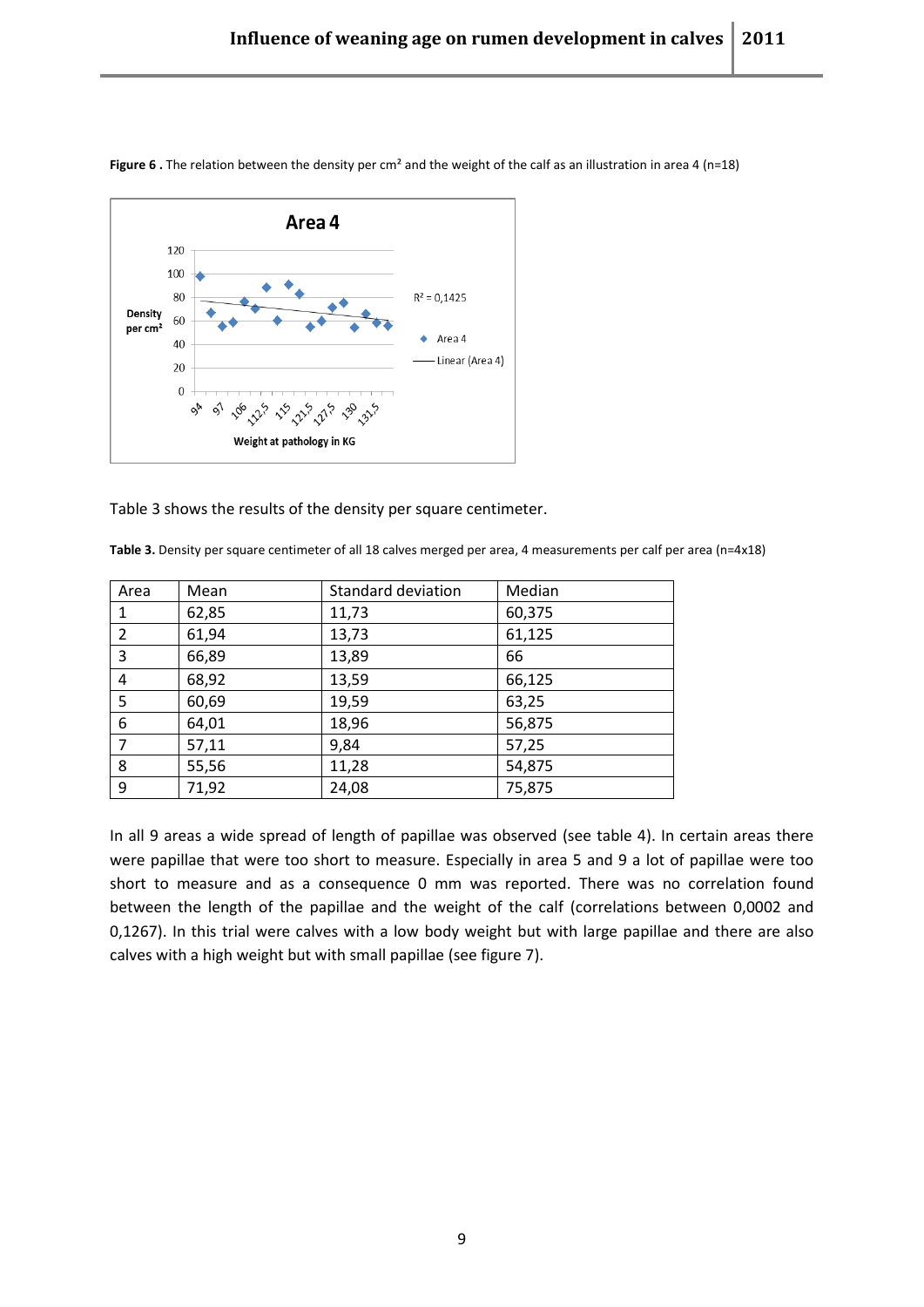| Area           | Mean  | <b>Standard deviation</b> | Median |
|----------------|-------|---------------------------|--------|
| 1              | 2,202 | 0,450                     | 2,19   |
| $\overline{2}$ | 2,251 | 0,673                     | 2,11   |
| 3              | 1,758 | 0,395                     | 1,76   |
| 4              | 1,794 | 0,607                     | 1,79   |
| 5              | 1,248 | 0,984                     | 1,44   |
| 6              | 1,854 | 0,799                     | 1,93   |
|                | 2,028 | 0,482                     | 2,02   |
| 8              | 2,306 | 0,633                     | 2,19   |
| 9              | 0,518 | 0,732                     | 0      |

**Table 4.** Lengths of papillae of all 18 calves merged per area

**Figure 7**. Relation between length of rumen papillae and weight of the calf.



The box-and-whisker plot in figure 8 shows the length of the papillae of all 18 calves together per area. The red lines are the means of the length of the papillae from the experiment of Roth et al. (2009). We used these means to compare our results with their results. The calves of our experiment were weaned at 9 weeks of age and euthanized between 12 and 14 weeks of age. The calves in the article of Roth et al. were weaned at 12 weeks of aged and euthanized at 15 weeks of age. Table 5 shows the results of the one-sample T-test, with H<sub>0</sub>:  $\mu_9$  weeks  $\neq \mu_{12}$  weeks and H<sub>1</sub>:  $\mu_9$  weeks =  $\mu_{12}$  weeks. In area 7 and 8 we have to reject the null hypothesis (p < 0,05). That means that there is no significant difference in the length of papillae in those areas.

| Table 5. Results of the one-sample T-test for the length of the papillae |
|--------------------------------------------------------------------------|
|--------------------------------------------------------------------------|

| Area | Weaned at 9 weeks | Weaned at 12 weeks (Roth et al. 2009) | Significance (p=) |
|------|-------------------|---------------------------------------|-------------------|
|      | (n=16x18)         | $(n=20x23)$                           |                   |
| 1    | 2,202             | 3,2                                   | 0,116             |
| 2    | 2,251             | 3,6                                   | 0,144             |
| 3    | 1,758             | 0,8                                   | 0,228             |
| 4    | 1,794             | 4,4                                   | 0,254             |
| 5    | 1,248             | 2,2                                   | 0,171             |
| 6    | 1,854             | 2,3                                   | 0,068             |
| 7    | 2,028             | 2,2                                   | 0,026             |
| 8    | 2,306             | 2,1                                   | 0,029             |
| 9    | 0,518             | 0                                     | 0,499             |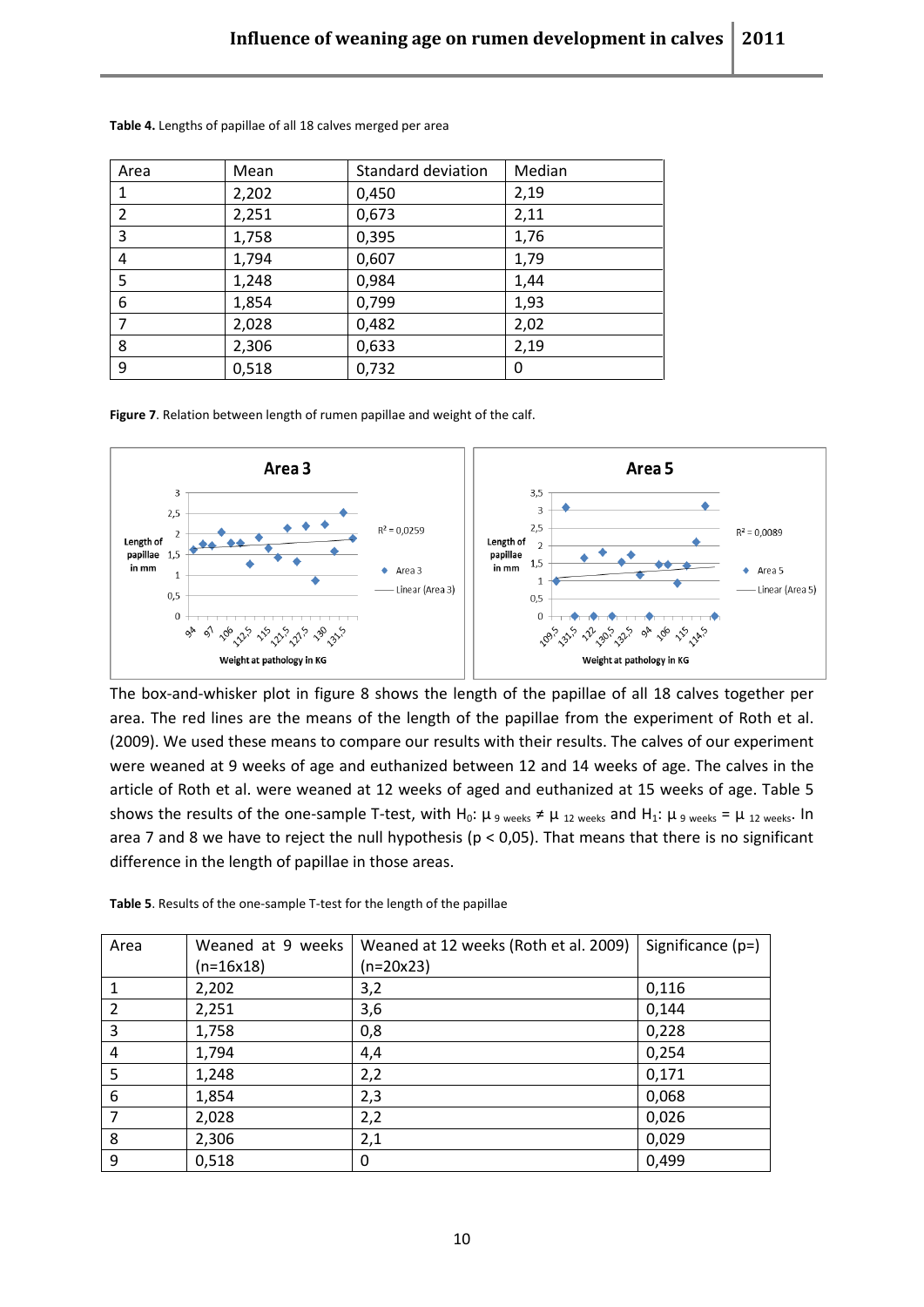

**Figure 8**. Box-and-whisker plot with the length of the papillae of all 18 calves together per area and the means per area from the article of Roth et al. (2009).

#### <span id="page-11-0"></span>**Discussion**

In our study to evaluate rumen development as related to weaning age we thought that the length and density of papillae in the rumen were good parameters for rumen development because it is the best way to increase the rumen surface. But we did not found a relation between body weight and length of the rumen papillae in one of the 9 areas. There was also no correlation found between the density of papillae per square centimeter and the weight of the calf. Roth et al. (2009) found that weight gain was an easily measurable predictor of rumen development. That is a different conclusion according to our results. The lengths of our papillae were shorter in 3 of the 9 areas and in 2 of the 9 areas longer compared to the length of the papillae in the article of Roth et al. In area 3 and 4 there are big differences compared to Roth's experiment. It has been proved that the intake of concentrate and hay has a positive influence on the rumen development (Klein et al., 1987). Our calves were weaned at 9 weeks of age and euthanized between 12 and 14 weeks of age, so we expected that the papillae were longer then from the experiment of Roth et al. because their calves were weaned at 12 weeks of age and euthanized at 15 weeks of age. That means that the papillae in our calves could start develop earlier under influence of concentrate. And the calves were euthanized later after weaning then in the article of Roth et al. But the papillae were shorter. We cannot blame it on the quality of the concentrate and hay, because they were of an appropriate quality. Maybe the amounts of concentrate were too low or they were not eating all concentrate. It was impossible to determine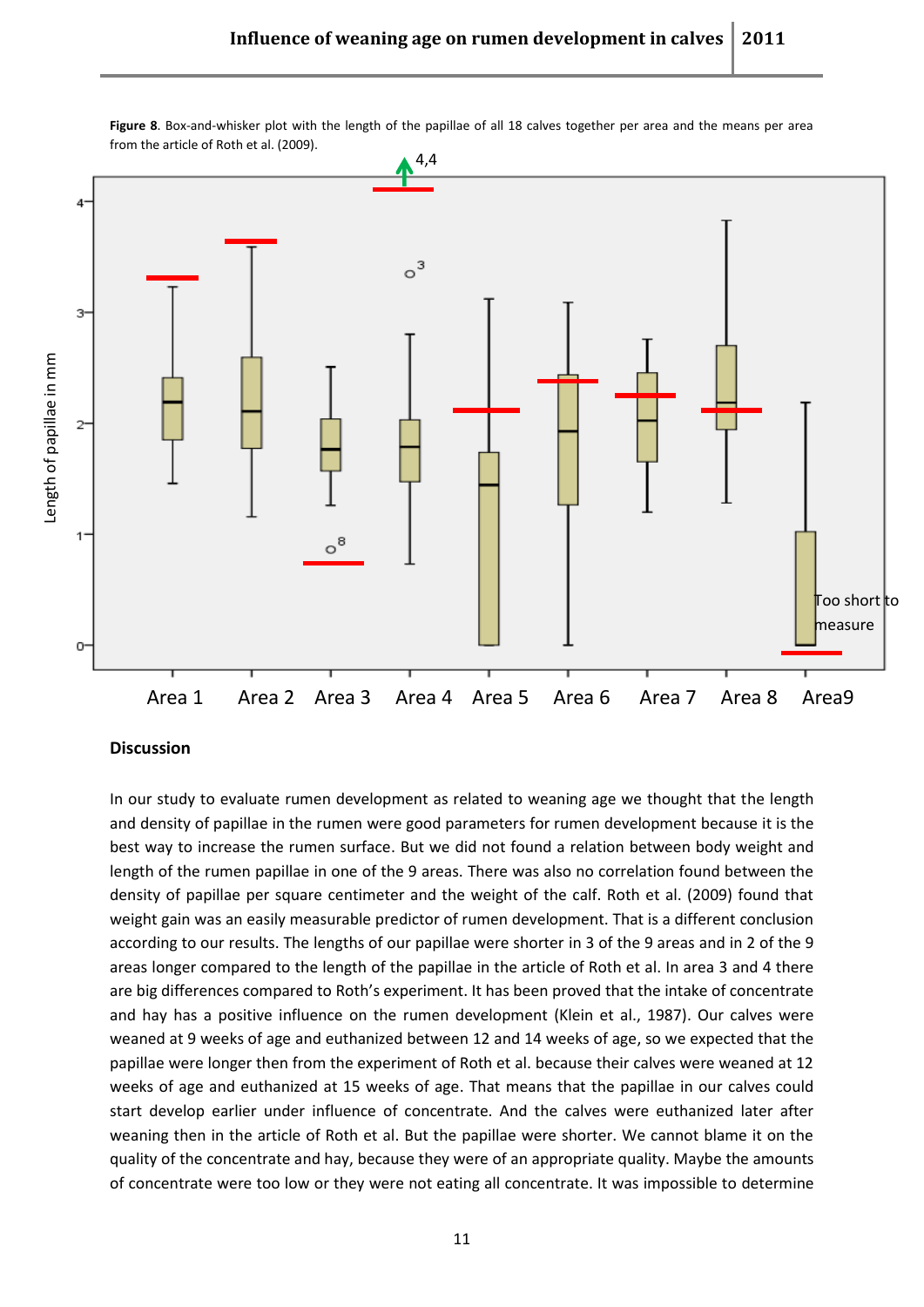spill of the forage because of the protocol of the Johne's trial. We know for sure that this has nothing to do with stress because we looked for ulcers in the abomasum but we did not found any of them.

We also wanted to see if the rumen development is related to the growth of the calf. But both the length of the papillae and the density of papillae per square centimeter were not correlated with the weight of the calf. So there were calves with a good developed rumen but still a low body weight and also calves with a high body weight but with a rumen which is not well developed. That means that the weight of the calf could not be used to predict the size of the rumen and with that the calf' capacity to uptake energy and protein from its diet. This is not what we expected. We expected that the better the rumen was developed the better the calf would grow because they could absorb more energy.

Live body weight measuring using a scale could not be executed in our barn setting. As an alternative measuring the chest girth is a reliable method to calculate the weight in cows, so we tried the same in our calves. In figure 3 we can see that there is a moderate correlation between the weight according to the tape, measured just before euthanizing, and the real weight measured right after euthanizing. We can also see that there is one extreme outliner, point (122,110). This observation has a big influence on the correlation coefficient. If we could ignore that extreme outliner the correlation coefficient would we 0.78. Thus the tape is useful to predict the weight of the calf if a range of 10% is being used. It is necessary to repeat the measurements at least twice a week for a good overview in the growth of the calf. We tried to do the measurements together but we found different observations. We saw relatively big difference between the measurements, so from then on all measurements were done by one person. Figure 8 shows that in spite of the variance in measurements there is still a good correlation. All the measurements from figure 8 were done by one person; this figure only show the results of animal 47, but these results were similar to the other animals. So if the measurements are being done by one person it is a reliable method to measure the weight in calves and calculate the weight gain.

As we can see in table 5 there is a significant different in length of the papillae in most areas. So that means that early weaning has a negative impact on rumen development. But is has no relevance in practice because the length and density of papillae in the rumen are not correlated with the weight of the calf. So the calves are growing well but still have smaller papillae. For sure there will be a turning point that the weaning age and rumen development have an influence on the growth of the calves. But this point is not somewhere between nine and twelve weeks of age when started with weaning.

## <span id="page-12-0"></span>**Conclusions**

From the present study, it can be concluded that weaning at 9 weeks instead of 12 weeks of age has no significant effect on rumen development. Further there was no correlation found between the growths of the calves by using the chest girth and length or density of papillae in one of the 9 areas. The rumen papillae from calves weaned at 9 weeks of age are shorter in some of the areas compared to the rumen papillae from calves weaned at 12 weeks of age. But it has no influence on the growth of the calf. There will be a turning point at a certain age of weaning, that the calves and rumen are underdeveloped. But to find that turning point further research has to be done.

We also can conclude that the chest girth is a good predictor for the weight of the neonatal and young calf. The use of a body weight measure tape is reliable in these calves if the measurements are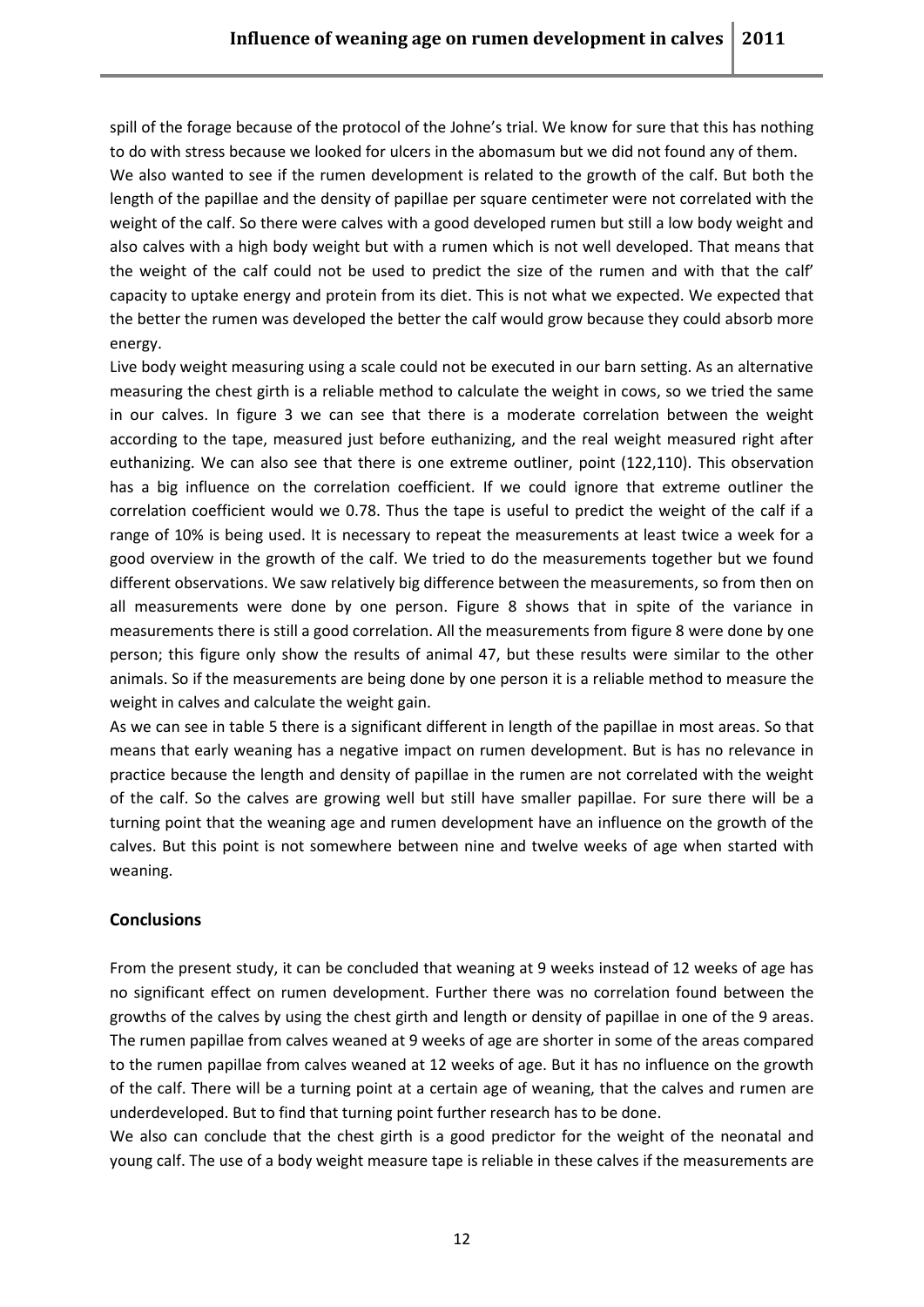done by one person and a range of 10% is being used. Same as the chest girth weight is not a reliable predictor for rumen development.

#### **Acknowledgements**

I express my gratitude towards Susanne Eisenberg and Karin Orsel for their great supervision, help and advice during this project. They were always there when I needed help and always made time for me. I am also grateful to them for giving me the opportunity to do this research project in Canada. I would also like to thank the University of Calgary for letting me use the facilities at the Clinical Skills Building and at the lab. I also greatly appreciate the tender love and care that Tanja Kraus gave to the calves we used in this project. I would also like to thank the Dutch roommates I had in Calgary, for the good times we had together and they were always able to get you back on your feet after a set back. For finishing this report, I thank Mirjam Nielen for her opinion en review this report.

Further I thank Suzanne van de Voort for her patience and support she showed me while I was busy with this project and during the writing process, but especially for visiting me in Calgary and showing me her interest in my project.

#### **References**

- Anderson, K.L., Nagaraja, T.G., Morrill, J.L., 1987. Ruminal Metabolic Development in Calves Weaned Conventionally Or Early. J. Dairy Sci. 70, 1000-1005.
- Dyce, K.M., Wensing, C.J.G., 1983. Anatomie van het rund. Scheltema & Holkema B.V., Utrecht.
- Jasper, J., Weary, D.M., 2002. Effects of Ad Libitum Milk Intake on Dairy Calves. J. Dairy Sci. 85, 3054- 3058.
- Klein, R.D., Kincaid, R.L., Hodgson, A.S., Harrison, J.H., Hillers, J.K., Cronrath, J.D., 1987. Dietary Fiber and Early Weaning on Growth and Rumen Development of Calves. J. Dairy Sci. 70, 2095-2104.
- Kristensen, N.B., Sehested, J., Jensen, S.K., Vestergaard, M., 2007. Effect of Milk Allowance on Concentrate Intake, Ruminal Environment, and Ruminal Development in Milk-Fed Holstein Calves. J. Dairy Sci. 90, 4346-4355.
- Lundborg, G.K., Svensson, E.C., Oltenacu, P.A., 2005. Herd-Level Risk Factors for Infectious Diseases in Swedish Dairy Calves Aged 0–90 Days. Prev. Vet. Med. 68, 123-143.
- McGeady, T.A., Quinn, P.J., FitzPatrick, E.S., Ryan, M.T., 2006. Veterinary Embryology. Blackwell Publishing, Oxford.
- Roth, B.A., Keil, N.M., Gygax, L., Hillmann, E., 2009. Influence of Weaning Method on Health Status and Rumen Development in Dairy Calves. J. Dairy Sci. 92, 645-656.